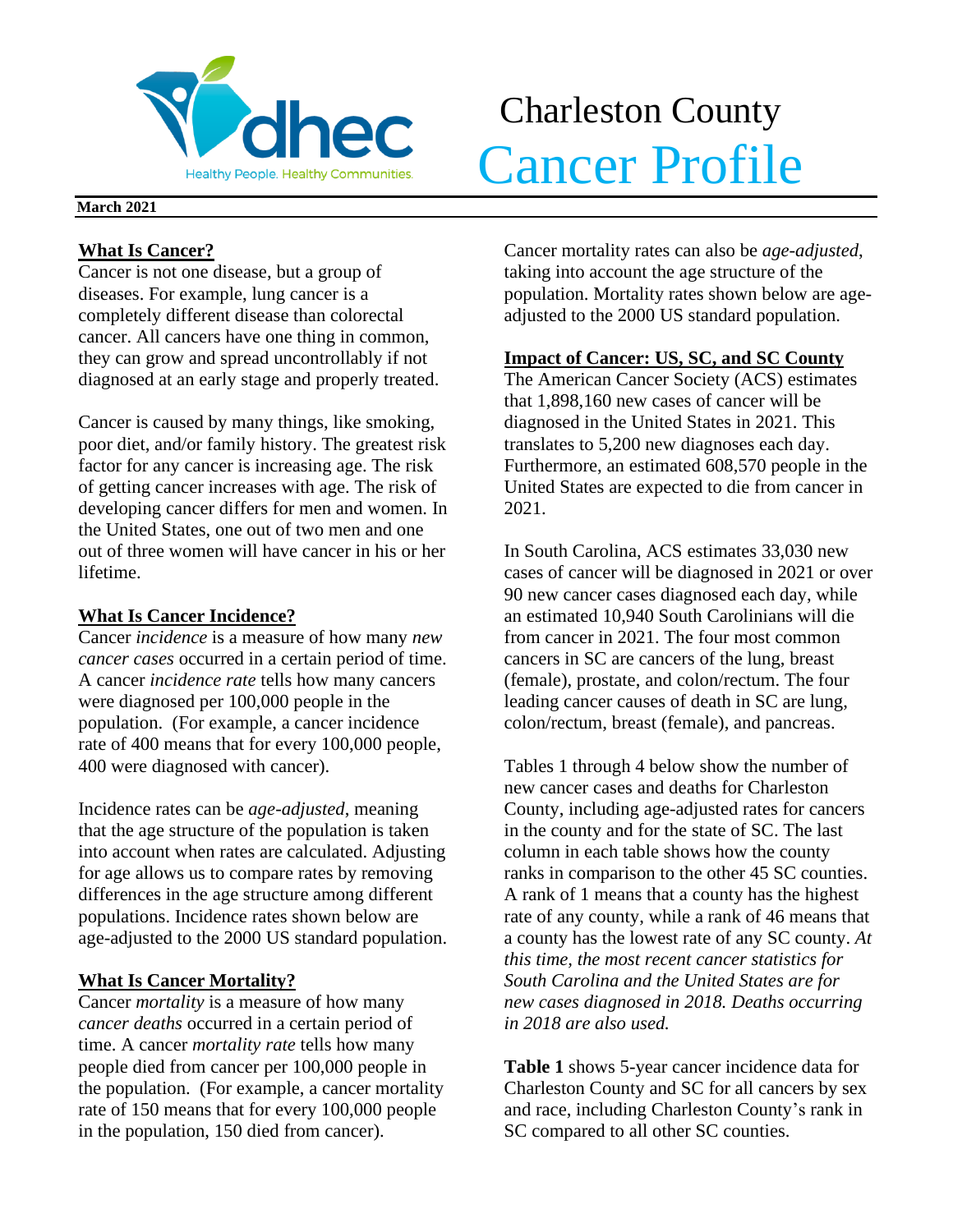| Table 1. Cancer Incidence by Sex and Race, |
|--------------------------------------------|
| 2014-2018, Charleston County and South     |
| Carolina*                                  |

|        | SС     | <b>Charleston County</b> |          |           |
|--------|--------|--------------------------|----------|-----------|
|        | 5-year | 5-year                   | new      | <b>SC</b> |
|        | rate   | rate                     | $cases*$ | rank      |
| all    | 450    | 445                      | 2091     | 27        |
| male   | 503    | 497                      | 1077     | 27        |
| female | 411    | 409                      | 1014     | 24        |
| white  | 452    | 444                      | 1486     | 28        |
| black  | 441    | 444                      | 567      | 25        |

\***Counts are annual averages based on 5 years of data.** 5-year rates are per 100,000 age-adjusted to the 2000 US standard population. Statistics do not include *in situ* cancers, except for bladder. Source: SC Central Cancer Registry. ~ Statistic could not be calculated (small counts).

**Table 2** shows 5-year cancer mortality data for Charleston County and SC for all cancers by sex and race, including Charleston County's rank in SC compared to all other SC counties.

Table 2. Cancer Mortality by Sex and Race, 2014- 2018, Charleston County and South Carolina\*

|        | <b>SC</b>      | Charleston<br>County |                  |                   |
|--------|----------------|----------------------|------------------|-------------------|
|        | 5-year<br>rate | 5-year<br>rate       | lives<br>$lost*$ | <b>SC</b><br>rank |
| all    | 165            | 154                  | 713              | 40                |
| male   | 203            | 190                  | 383              | 39                |
| female | 137            | 128                  | 330              | 41                |
| white  | 160            | 145                  | 480              | 41                |
| black  | 185            | 185                  | 227              | 27                |

\***Counts are annual averages based on 5 years of data.** 5-year rates are per 100,000 age-adjusted to the 2000 US standard population. Sources: SC Central Cancer Registry and SC Vital Records. ~ Statistic could not be calculated (small counts).

**Table 3** shows 5-year cancer incidence data for Charleston County and SC for selected cancers, including Charleston County's rank in SC compared to all other SC counties.

| Table 3. Cancer Incidence for Selected Cancers, |
|-------------------------------------------------|
| 2014-2018, Charleston County and South          |
| Carolina*                                       |

|                 | <b>SC</b> | <b>Charleston County</b> |          |           |
|-----------------|-----------|--------------------------|----------|-----------|
| cancer          | 5-year    | 5-year                   | new      | <b>SC</b> |
|                 | rate      | rate                     | $cases*$ | rank      |
| breast          |           |                          |          |           |
| (female)        | 130       | 137                      | 333      | 12        |
| prostate        |           | 126                      |          |           |
| (male)          | 113       |                          | 301      | 16        |
| $l$ ung/        |           |                          |          |           |
| bronchus        | 63        | 59                       | 280      | 37        |
| $\text{colon}/$ |           |                          |          |           |
| rectum          | 38        | 32                       | 148      | 45        |
| pancreas        | 14        | 15                       | 67       | 20        |

\***Counts are annual averages based on 5 years of data.** 5-year rates are per 100,000 age-adjusted to the 2000 US standard population. Statistics do not include *in situ* cancers, except for bladder. Source: SC Central Cancer Registry. ~ Statistic could not be calculated (small counts).

**Table 4** shows 5-year cancer mortality data for Charleston County and SC for selected cancers, including Charleston County's rank in SC compared to all other SC counties.

Table 4. Cancer Mortality for Selected Cancers, 2014-2018, Charleston County and South Carolina\*

|                          | SC     | Charleston<br>County |         |           |
|--------------------------|--------|----------------------|---------|-----------|
|                          | 5-year | 5-year               | lives   | <b>SC</b> |
| cancer<br>rate           |        | rate                 | $lost*$ | rank      |
| breast                   | 22     | 18                   | 46      | 44        |
| (female)                 |        |                      |         |           |
| prostate                 | 22     | 24                   | 43      | 18        |
| (male)                   |        |                      |         |           |
| lung/<br><b>bronchus</b> | 43     | 36                   | 169     | 42        |
| $\text{colon}/$          |        |                      |         |           |
| rectum                   | 14     | 12                   | 55      | 42        |
| pancreas                 | 11     | 12                   | 57      | 22        |

\***Counts are annual averages based on 5 years of data.** 5-year rates are per 100,000 age-adjusted to the 2000 US standard population. Sources: SC Central Cancer Registry and SC Vital Records. ~ Statistic could not be calculated (small counts).

**Table 5** shows the percentage of cancers diagnosed in early and late stages of disease in Charleston County and SC. Cancers diagnosed in late stages lessen the potential for successful treatment and raise the risk of premature loss of life.